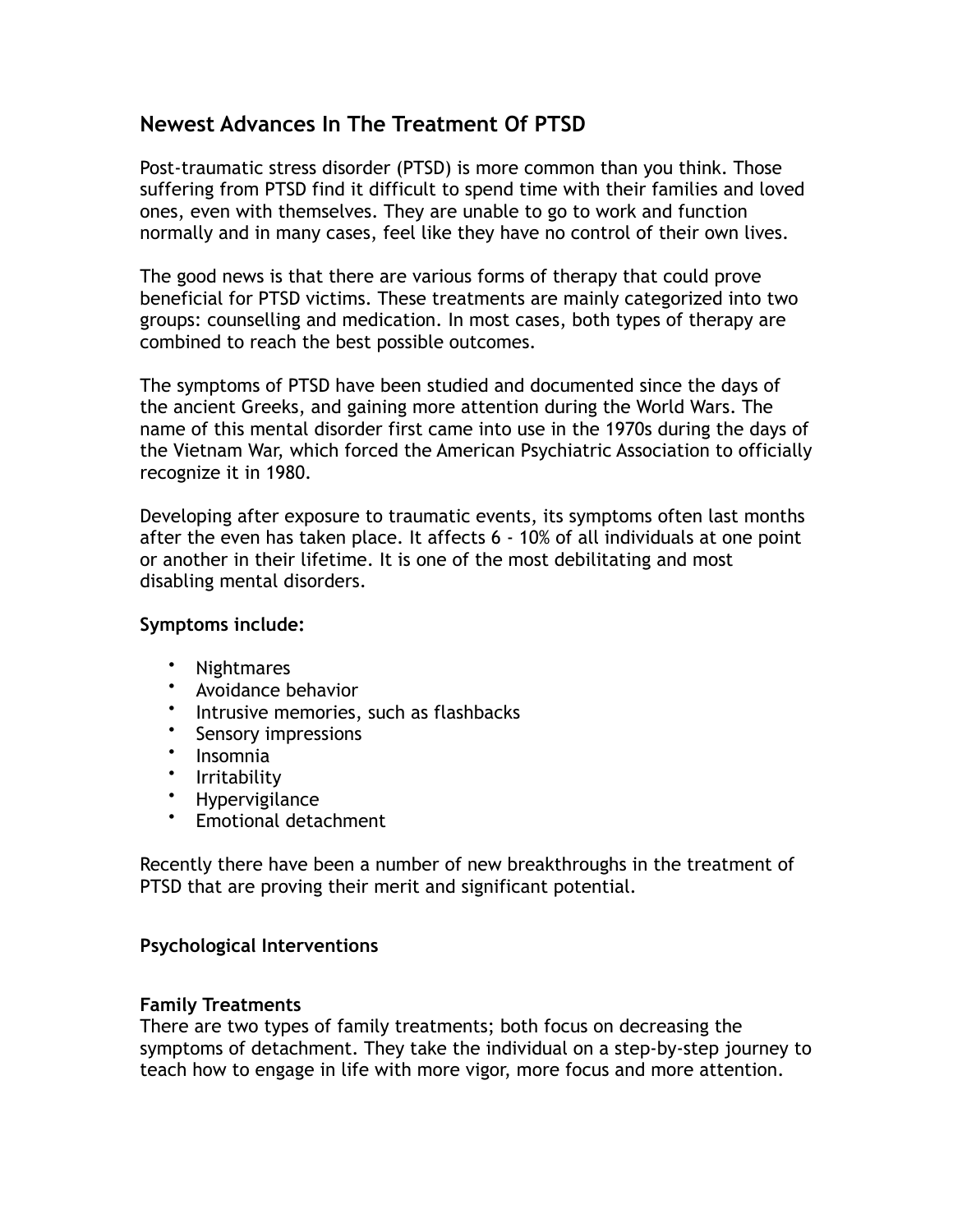Subjects have also gained more focus and attention in their lives via these techniques:

## **1. Interpersonal Psychotherapy**

The first type mainly focuses on how PTSD symptoms disrupt the family structure. This mainly targets focuses less on treating the actual PTSD and zooms in on couple and family therapies to repair family dynamics and decrease stress within the relationships. This type of social support brings about interventions that focus on couples and families.

This type of therapy focuses on the effects the trauma has had on one's relationships. This form of therapy is more effective with those who dislike prolonged exposure treatments where they are exposed to their trauma and related fear cues. This is a type of social support that brings about couples and family-oriented interventions to help individuals adapt and grow.

## **2. Behavioral Therapy**

The second, which is referred to as the present-centered approach, focuses on the individual's PTSD and how, with the support of the partner and/or family, recovery can be facilitated. It's a great way to give hope to those suffering with PTSD so that they can focus less on their traumatic past with support from their loved ones, and concentrate more on the future.

## **Behavioral Treatments**

These types of treatments entail a structured approach to increasing the individual's engagement in activities, during the therapy session and even afterwards as a sort of homework assignment. Behavioral treatments work best with those whose symptoms of avoidance and social isolation are prominent. It's used to turn unwanted habits into good ones by talking about and managing your problems by changing the way you behave and think. It's one of the best ways to treat anxiety disorders and modify attitudes. It's also a wonderful way to provide incentives for them to change for the better.

### **Virtual Reality Therapy**

Facing your fears may be a concept as old as time, but with all the technological advances we're surrounded with, confronting the source of one's anxiety is taking on a modern twist via this alternative treatment for PTSD.

Even though researchers at the Georgia Institute of Technology and Emory University were pioneers at creating "Virtual Vietnam" for the treatment of veterans, nowadays, this type of technology has been developed to re-create a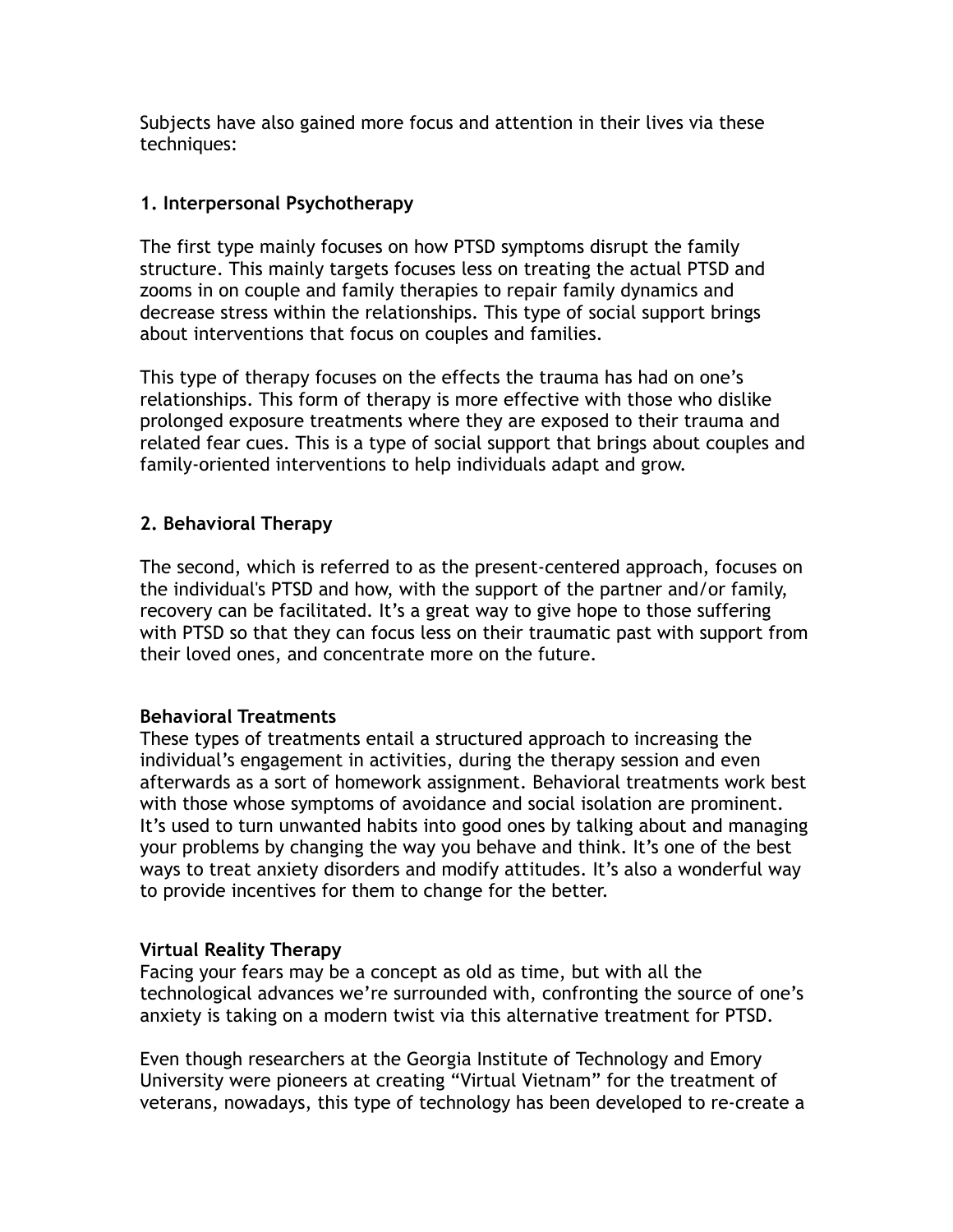360-degree completely digitalized ambience of gunfire noises, radio chatter, aircraft flyovers.

Veterans engage their senses in the sheltered boundaries of a therapy office while talking through their experiences and gaining fresh and new insights and perspectives.

Virtual reality therapy has also been adapted to those suffering from other types of PTSD, such as motor vehicle accidents, terrorist attacks, and World Trade Center survivors, more so than treatments based on imagery exposure.

This type of treatment is also suitable for those who worry about the stigma of mental health treatment, or who live in remote areas and whose access to specialized healthcare is limited by geography. It's also extremely suitable for those with money or physical constraints and prefers to receive their treatments via their computers.

### **Pharmacologic Treatments**

Even though guidelines by the National Collaborating Centre for Mental Health have recently suggested that initial treatments for PTSD should be via psychotherapy, medications are often a helpful, sometimes necessary, to ease symptoms and work collaboratively with psychotherapy.

Therefore, the need for developing more effective medical treatments has been on the rise lately, since there are only two current FDA-approved antidepressant medications for treating PTSD and both come with problematic side effects. Instead, researchers have been looking into already-known drugs for new uses.

### **D-cycloserine**

Also referred to as DCS, this is probably the most significant in yielding results while used in conjunction with prolonged exposure treatment. DCS is a broadspectrum antibiotic used over the years to improve learning by helping activate certain brain receptors linked to learning and forming memories. It seems to be an effective form of treating phobias and panic disorders.

### **Propranolol**

This non-selective beta-blocker is typically used in the treatment of hypertension. During and after traumatic events, the body releases an excessive amount of epinephrine, and it's believed that the administration of propranolol shortly after a trauma could prevent the release of the receptors, subsequently avoiding any chances of developing PTSD.